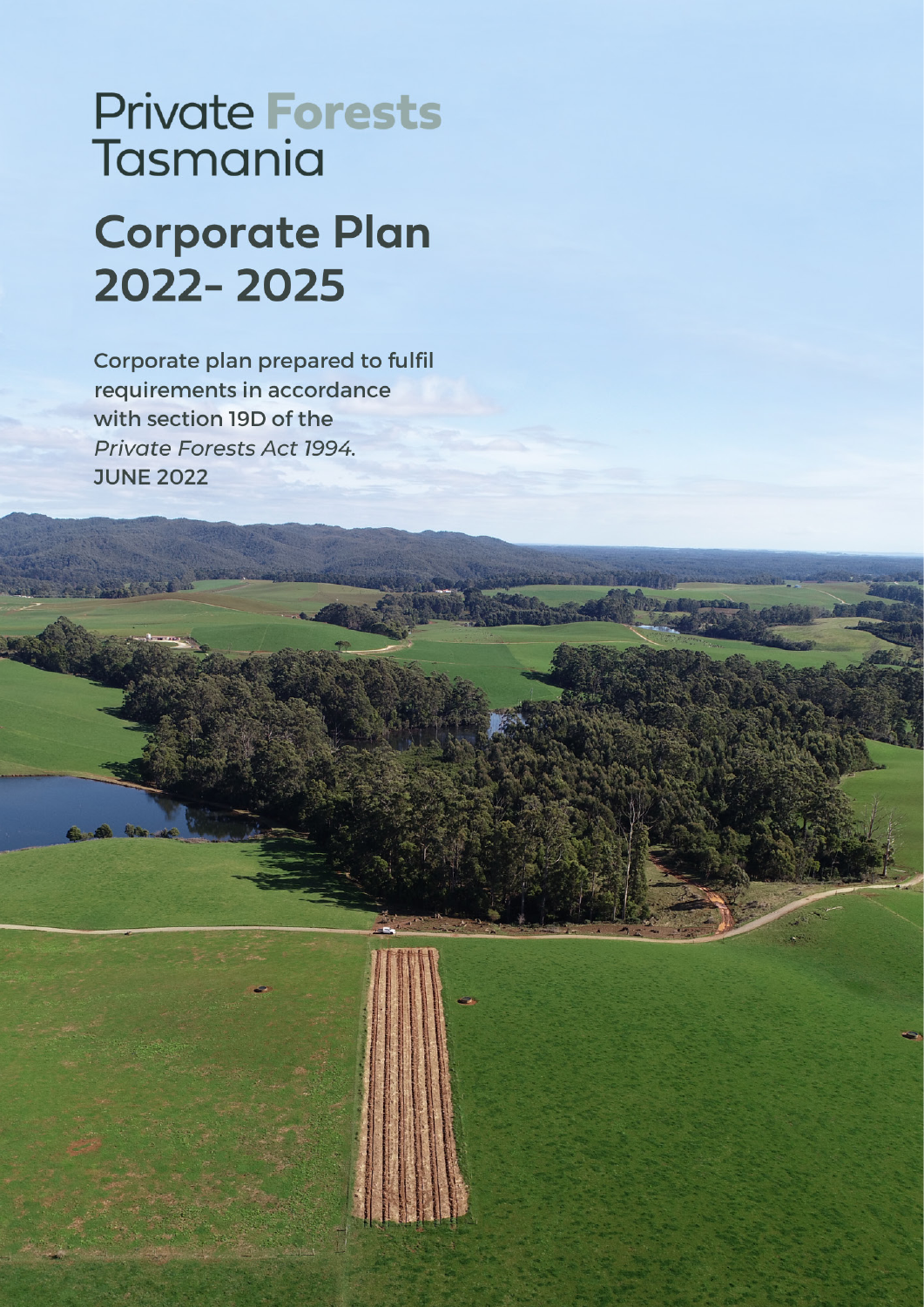## **Acknowledgement of Aboriginal People and Country**

Private Forests Tasmania acknowledges Tasmanian Aboriginal People as the traditional owners of the land and respect their culture and identity which has been bound up with the Land, Sea, Waterways and Sky for generations.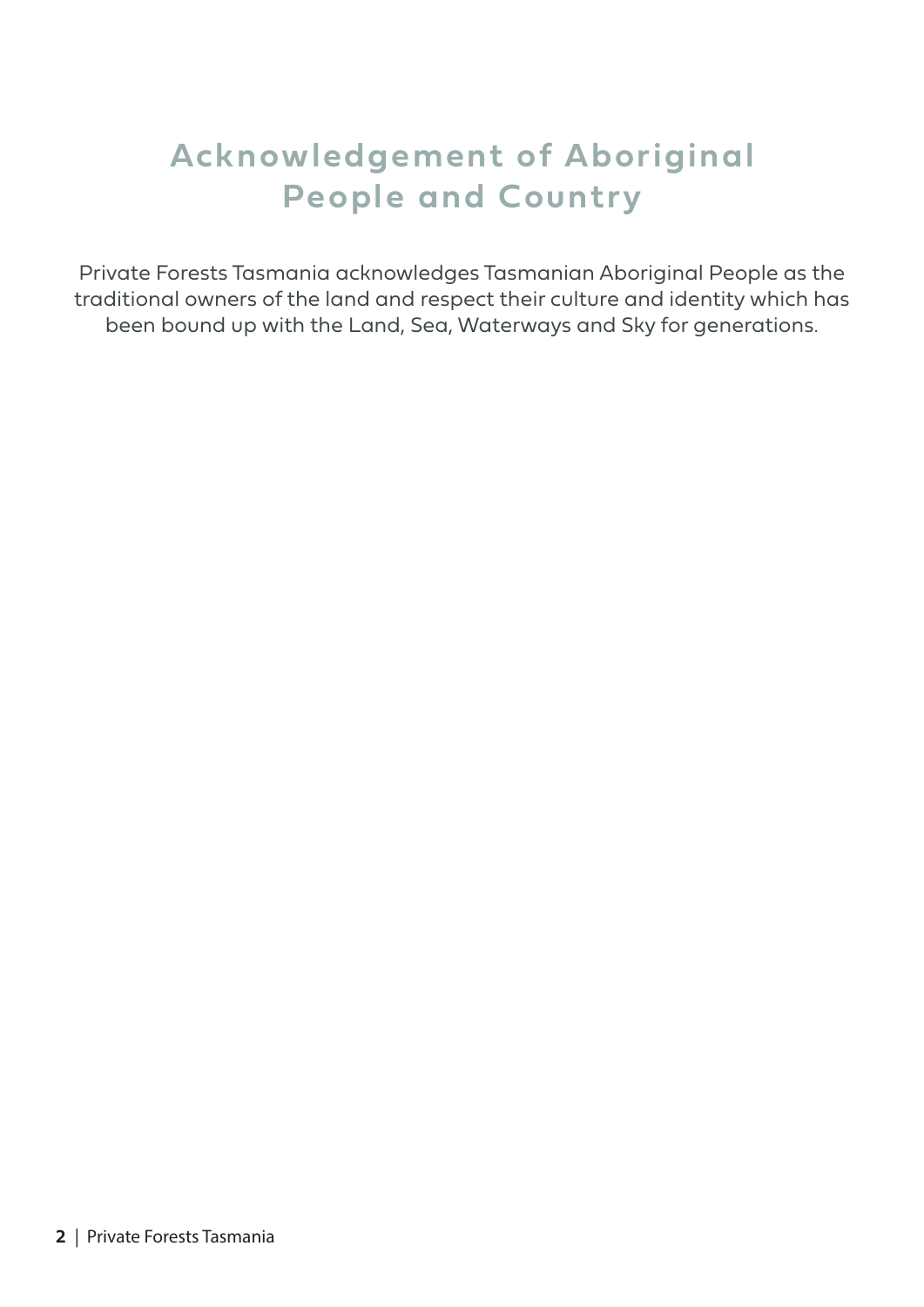## **Statement of corporate intent**

#### **Our Purpose**

To facilitate and expand the sustainable development of Tasmania's private forest resource.

#### **Our Goals**

**Goal 1:** Work creatively and collaboratively with partners and stakeholders to improve private native and plantation forestry commercial wood supply and carbon outcomes.

**Goal 2:** Effectively communicate the benefits of private native and plantation forestry as an integral part of Tasmania's agricultural growth strategies.

**Goal 3:** Work with government policy makers and regulators at local, state and national levels to improve regulatory efficiency and practical policy settings for private native and plantation forestry.

**Goal 4:** Build organisational capacity by developing our people, knowledge, safety, systems, culture and funding sources.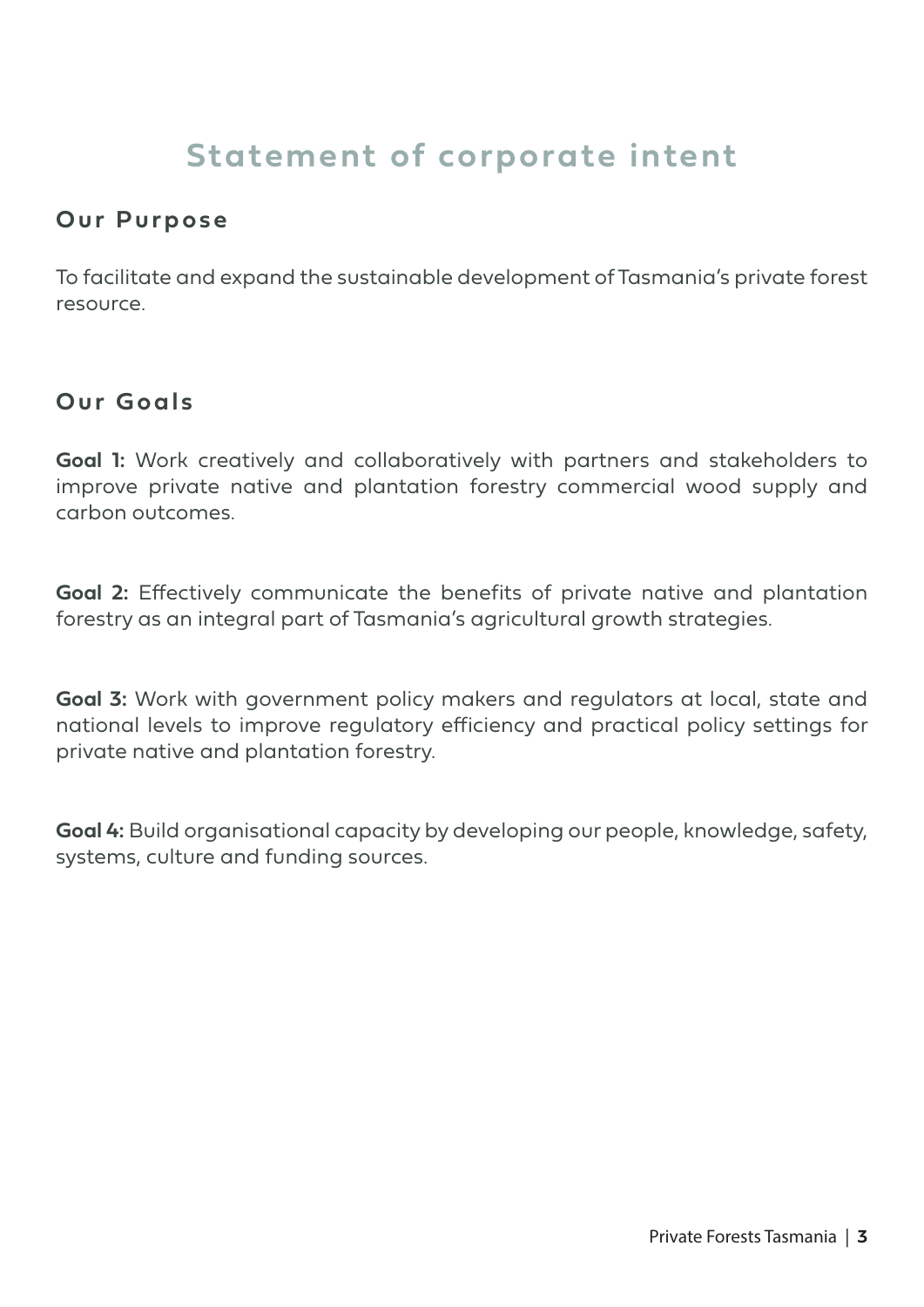## **1. Introduction**

Private Forests Tasmania is an independent statutory authority established in 1994 under the Private Forests Act 1994.

We work to facilitate and expand the development of the private forest resource in Tasmania in a manner that is consistent with sound forest and land management practices. This includes advising and assisting private landowners in the management of native forests and the establishment and management of plantations on private land. These activities involve working closely with private landowners and land managers, along with other major stakeholders, to develop and deliver a wide range of services to ensure sustainable forest use.

Private forestry is an important part of our forestry industry, which is a corner stone of the Tasmanian economy, providing vital domestic and export commodities while supporting local businesses and creating regional jobs. The diversification of existing agricultural ventures to include private forestry plantations will provide landowners with increased long-term resilience in a changing climate and challenging global trade environment.

Section 6 of the Private Forests Act 1994 lists our statutory functions, while Schedule 1 of the Act outlines our statutory objectives. These objectives and functions are set out in full in Attachment 1.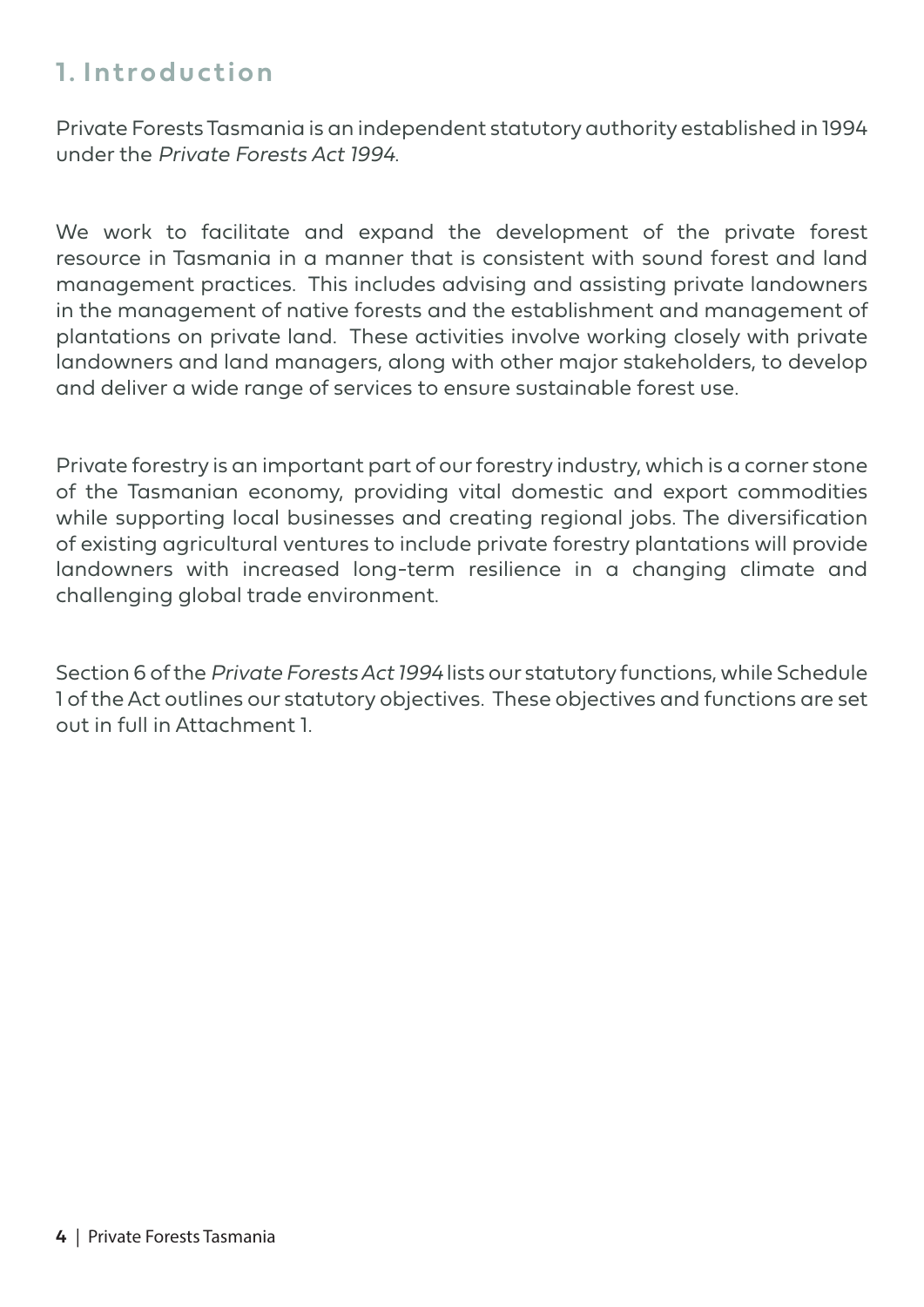## **2.Strategic Direction**

#### **Our Purpose**

To support sustainable growth and development of Tasmania's private forest resource.

#### **Our Values**

**Excellence** - We take pride in our knowledge, reliability and in making a difference.

**Respect** - We are fair, honest, and appreciative.

**Integrity** - We are authentic, ethical, and accountable.

**Teamwork** - Our teams are collaborative, cooperative, caring, and productive.

#### **Our Expectations**

- We provide leadership in growing our future economy and ecology through native and plantation forestry on private land.
- We assist private forestry to be a growing, economic, sustainable, profitable, and integrated part of primary production in Tasmania.
- • Our work results in a better-informed community on the positive multiple benefits of commercial private forests (native and planted) integrated on Tasmanian farms.
- We work with the Forest Practices Authority to have a private forestry regulatory system that delivers sound environmental outcomes cost-effectively, while minimising complexity, and in a manner reflective of environmental, social, and economic risk.
- We are trusted and respected for our work and are seen as the 'go to' agency for private forestry information.
- We continually improve outcomes by being open to new ideas and feedback, and, by being collaborative, innovative, creative, and practical.
- We take a lead role in collaborations of private forest stakeholders, from both smaller and industrial scale growers through to private forest management companies for institutional investors.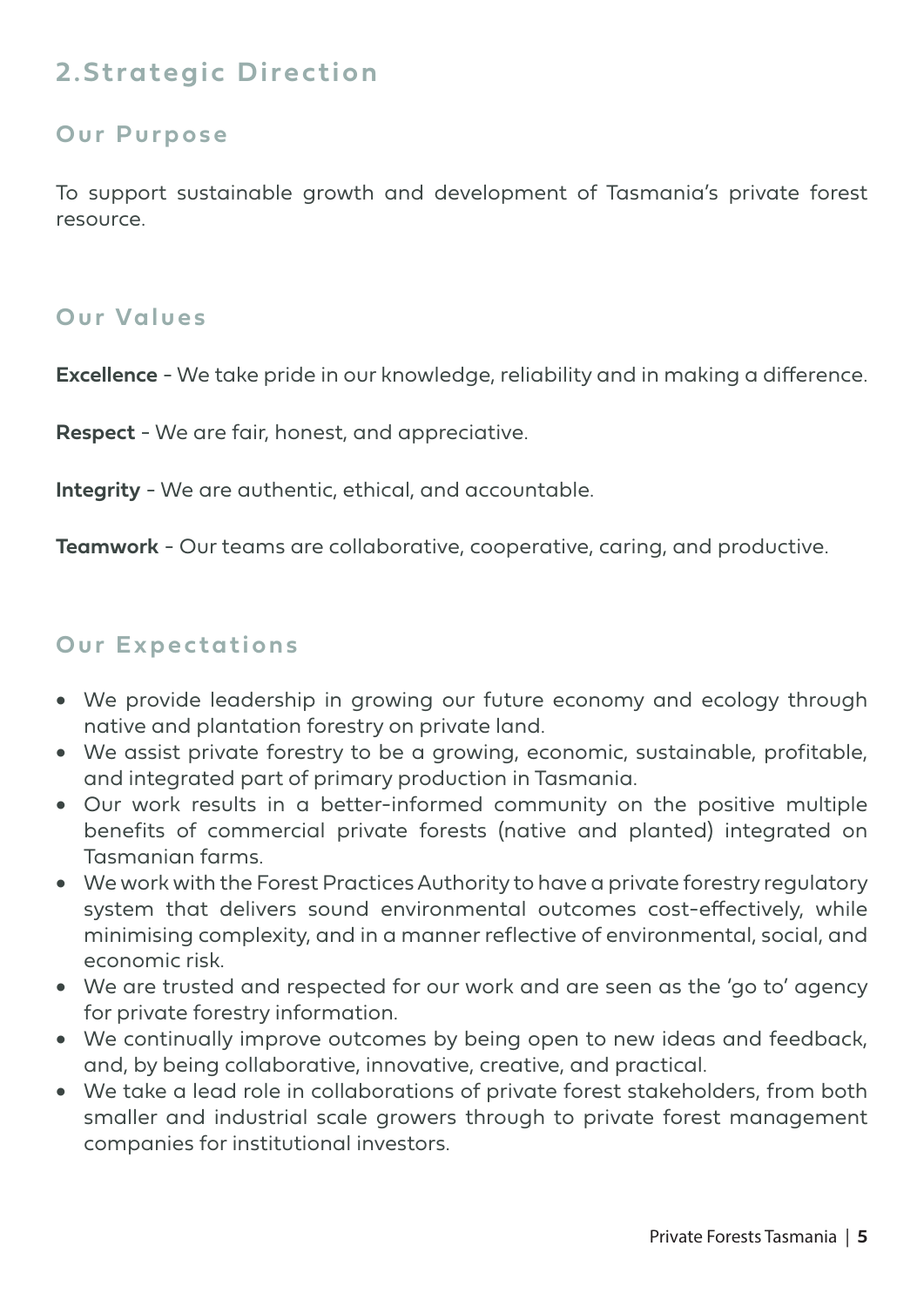## **3. Our Goals and Strategies**

**Goal 1: Work creatively and collaboratively with partners and stakeholders to improve private native and plantation forestry commercial wood supply and carbon outcomes.**

- • Foster collaborations of stakeholders, landowners, and their neighbours to raise awareness of the market access, climate, productivity and commercial benefits of farm forestry through PFT's Tree Alliance campaign and other marketing programs and opportunities.
- • Actively seek co-investments with commercial partners that facilitate farmers to plant commercially viable trees and actively manage native forests integrated in the agricultural landscape.
- Foster industry innovation by building effective partnerships with industry, government, research organisations and commercial providers - leading to infrastructure, supply chain, freight logistics and productivity improvements that support sustainable growth and improved profitability in private native and plantation forestry.
- • Proactively develop and support projects that demonstrate and enhance active management of private native and planted forests to assist the forestry and agriculture sectors to be climate friendly, market ready and fire prepared.
- Seek to understand how we can learn from Aboriginal fire management practices and share and communicate these with private forest landowners.
- Foster stand improvement strategies in Tasmania's existing plantation resource to improve domestic sawlog supply outcomes in the short to medium-term.
- Work with our levy payers and sponsors to identify priority projects needed to deliver the greatest value proposition to them.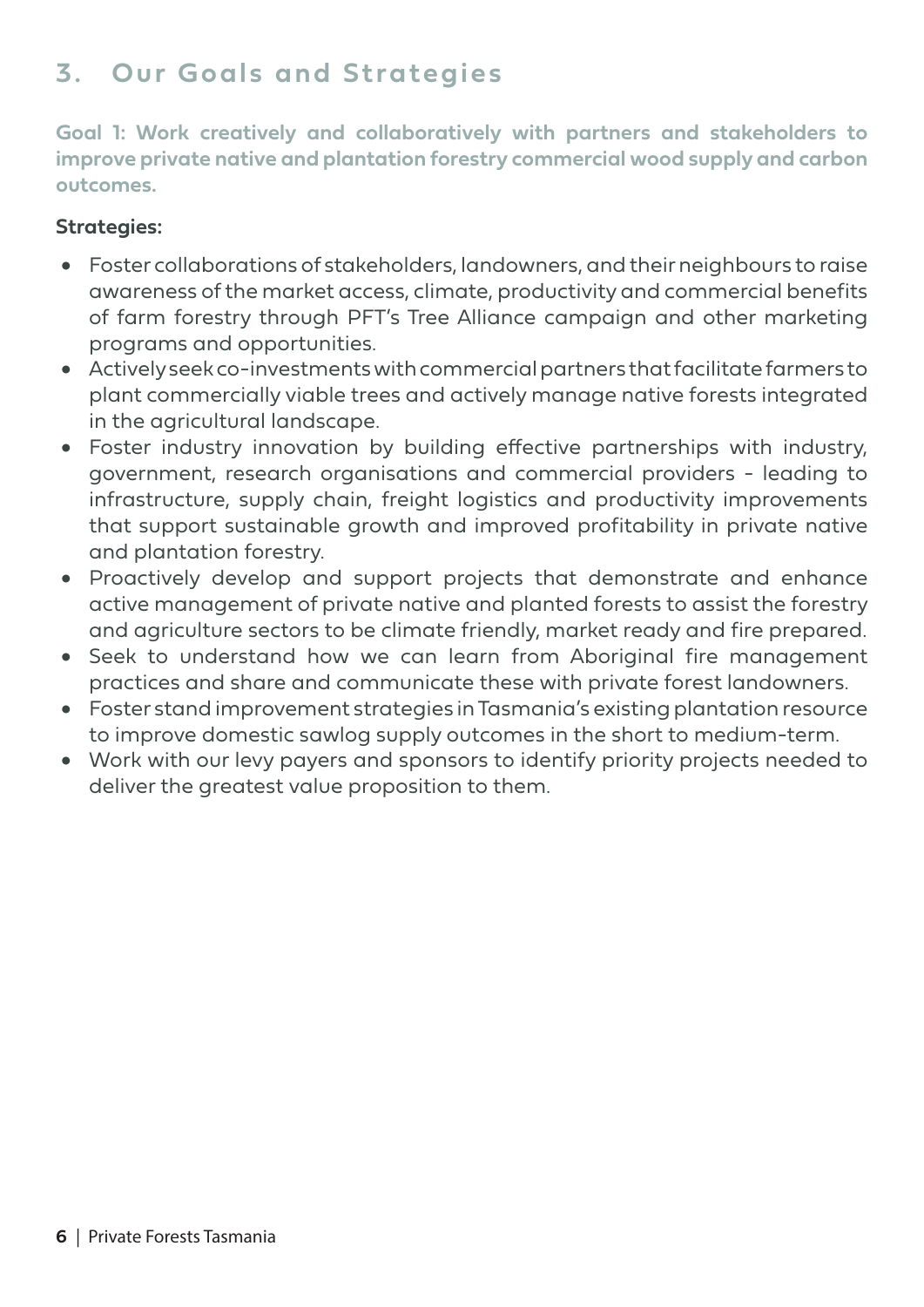**Goal 2: Effectively communicate the benefits of private native and plantation forestry as an integral part of Tasmania's agricultural growth strategies.**

- Implement and regularly update PFT's farm forestry engagement strategies to improve understanding of private forestry, build landowner adoption, and encourage uptake through neighbours.
- • Encourage whole farm planning that recognises the benefits of food/fibre balance in a changing climate through landscape scale demonstration sites and related collaborations and co-investments.
- • Develop and promote information and tools that assist farmers to achieve productivity gains, improved profitability, and sustainable land management, through farm forestry – and to be able to value, communicate and improve their forestry assets over time.
- • Develop and promote information and tools that assist in increasing the area of Tasmania's private timber reserves and associated plantations, that facilitate aggregation of non-industrial scale private forestry resources and that model different harvesting methods, costs, and benefits.
- • Continue to improve PFT's website and social media platforms to more effectively communicate practical information and planning tools and a comprehensive directory of forestry services across the whole forestry supply chain.
- • Work with the Tasmanian forest industry to foster and support strategic industry communications and marketing plans that bring closer connections between users and growers and that demonstrate the positive forestry and carbon story.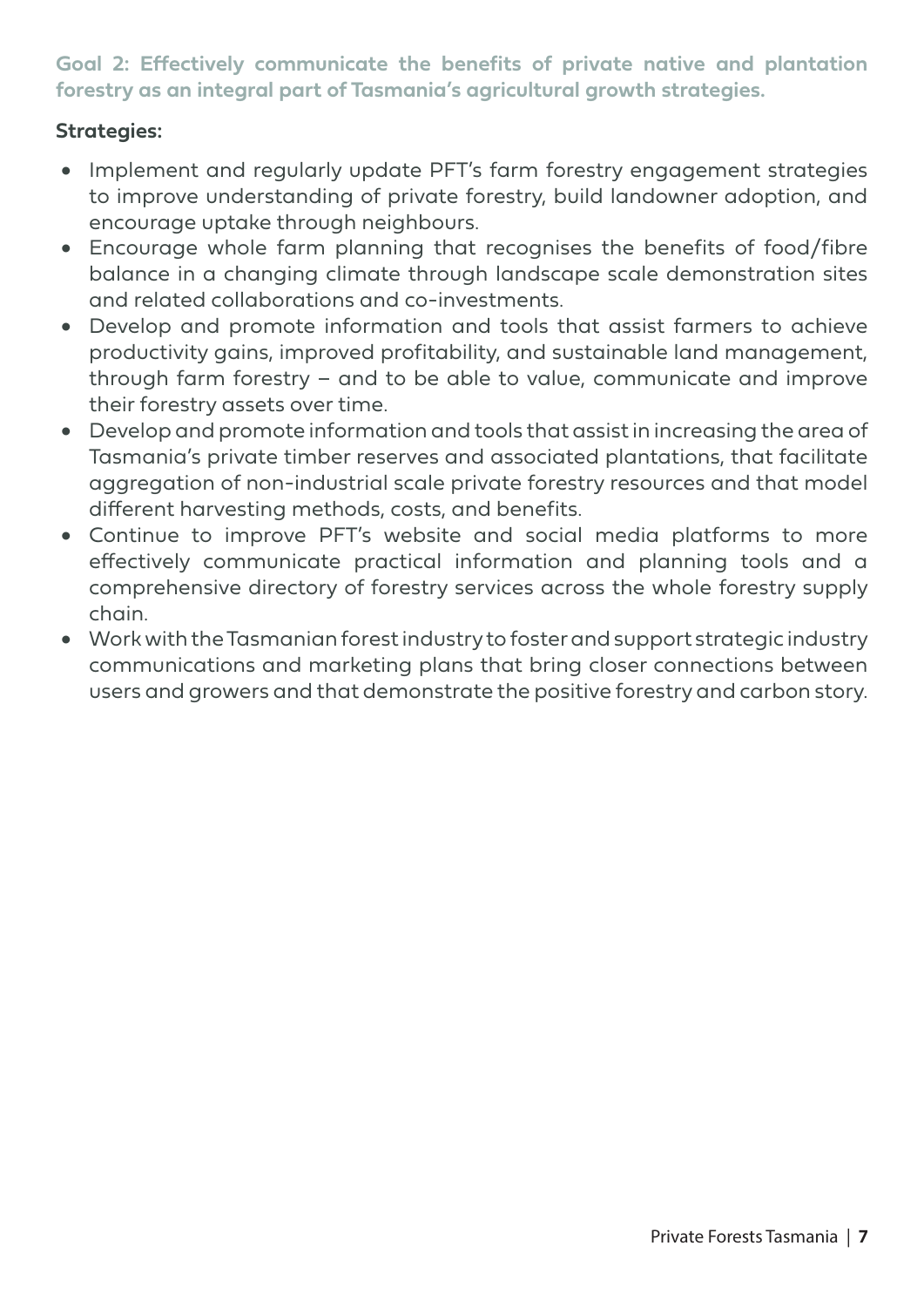**Goal 3: Work with government policy makers and regulators at local, state, and national levels to improve regulatory efficiency and practical policy settings for private native and plantation forestry**

- Provide quality, evidence-based private forestry policy advice to government policy makers and regulators, to assist regulatory streamlining, efficiencies, and cost-effectiveness (red tape reduction).
- • Facilitate a regulatory and policy environment that enables private forest growers navigate, and be responsive to, strategic risks such as climate challenges, global trade logistics and changing community attitudes.
- Foster practical policy settings that facilitate market-pull for wood and fibre to meet Tasmania's foreseeable domestic needs.
- Proactively engage with the Forest Practices Authority to foster continual improvement of the forest practices system to meet economic, social, and environmental expectations and risks.
- Progress legislative and regulatory amendments as necessary to increase regulatory efficiency and improve outcomes for landowners.
- Work with landowner and grower associations, and other primary industry bodies to foster greater integration of Tasmania's private forestry and agricultural growth strategies, supporting the climate, carbon abatement, fire management and renewable energy policies of government.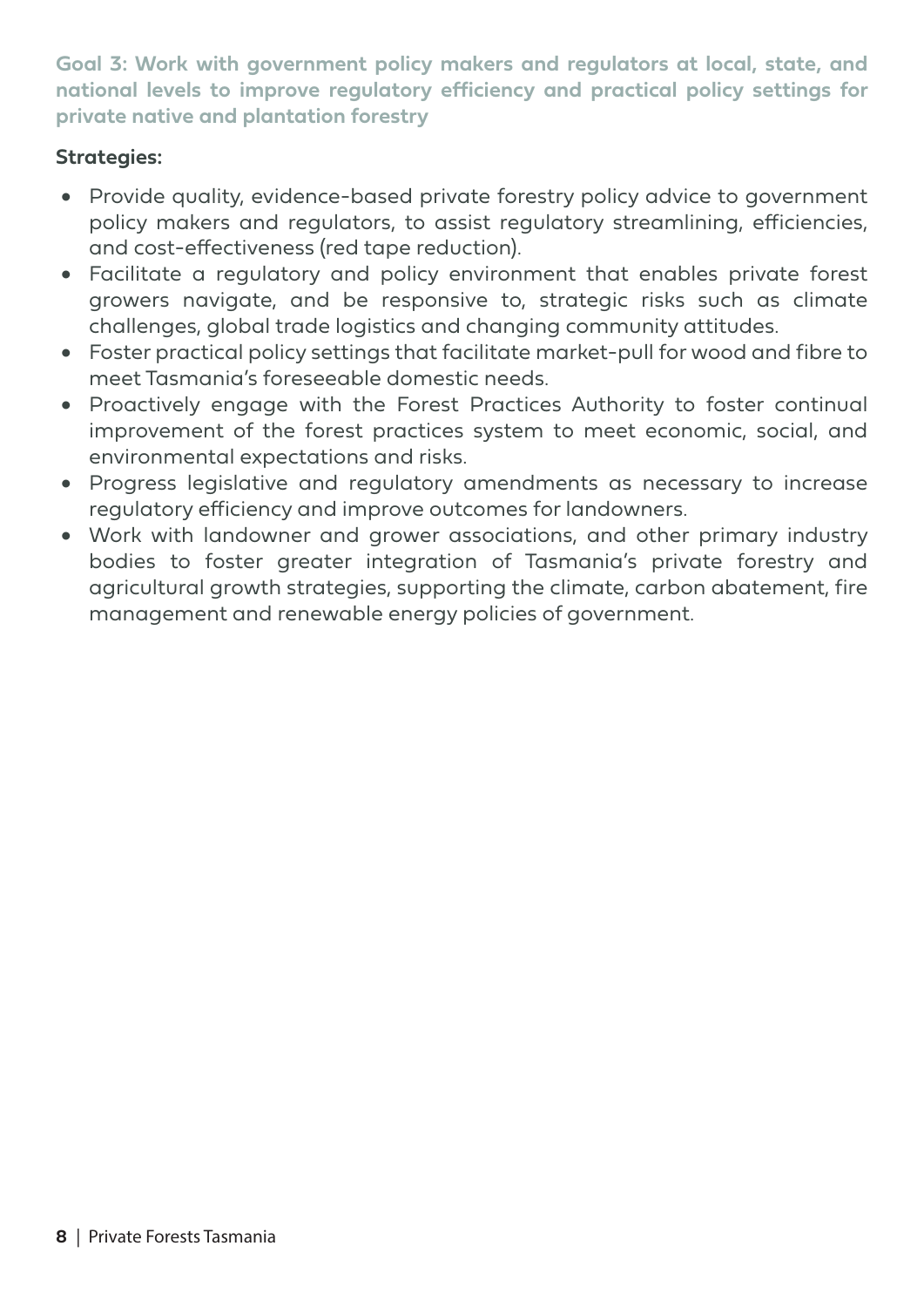**Goal 4: Build organisational capacity by developing our people, knowledge, safety, systems, culture and funding sources.**

- Continual review of risks and mitigation strategies to provide a culture of safety across our workplaces.
- Actively engage with staff, stakeholders, and service providers to ensure our teams are equipped with the skills mix needed to deliver priorities.
- Be the single data collection agency for private forestry data to inform government reporting and decision making and assist industry to invest and value add.
- Focus on team building and corporate culture development that reflects our stated values and expectations.
- • Source appropriate resources to deliver identified priorities and services, through a combination of resourcing from government, co-investment with industry, collaborations, and partnerships.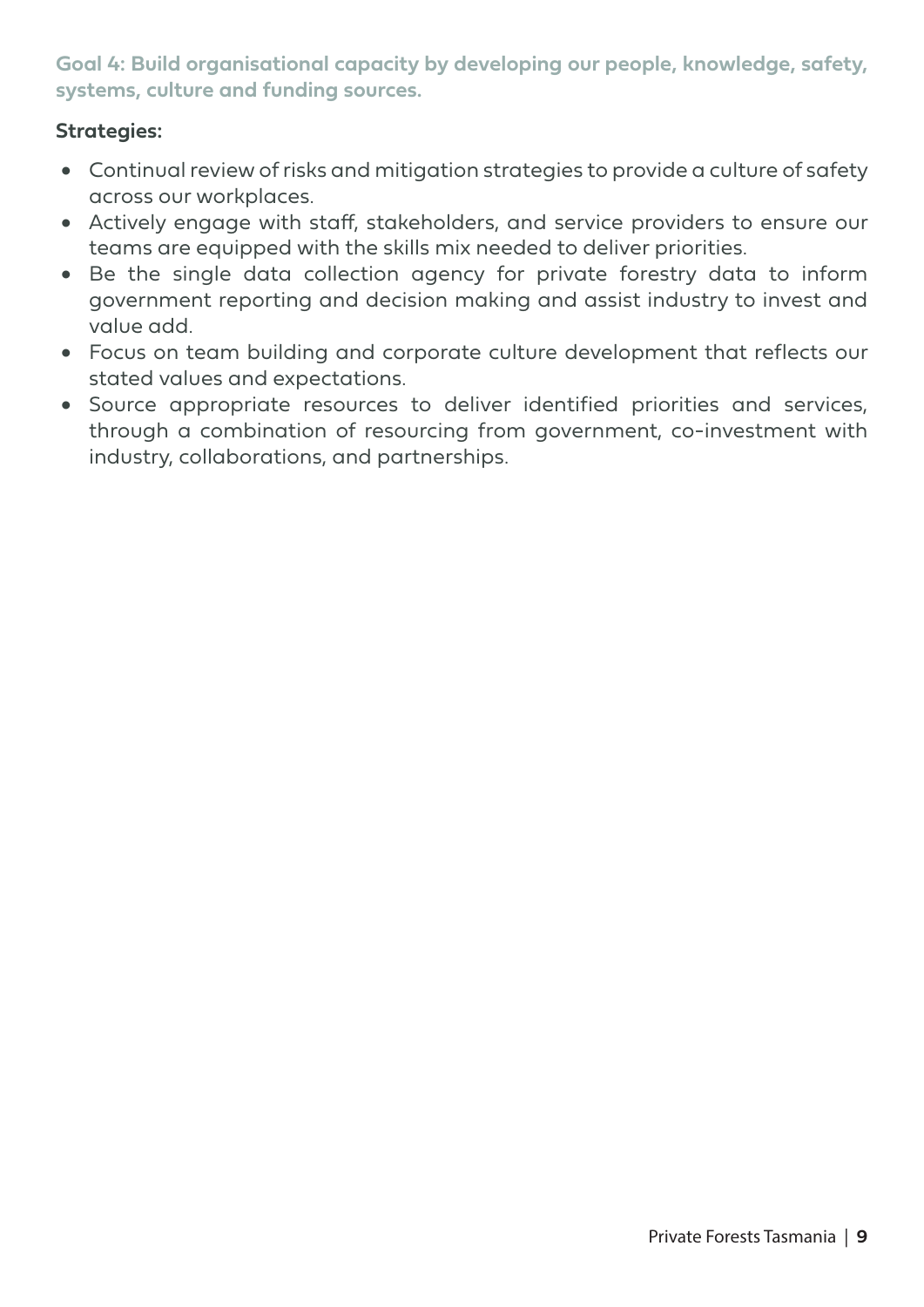## **4. Investment in Priorities**

Over the period of the corporate plan, we will be investing in priority projects and activities that align with the goals and strategies set out in section 3. Priorities are identified in consultation with stakeholders across the private forestry sector and, in line with legislated requirements, are reviewed annually to take account of changing needs within the sector and the Tasmanian community in general. A comprehensive review of PFT's corporate strategy was undertaken in 2021/22 in consultation with stakeholders and will continue to be undertaken three yearly – the next full review being due in 2024/25.

Our investment strategy includes both investment of annual income, along with targeted investment from PFT's cash reserves, into priority projects arising from its goals and strategies. In addition to our core services, our priority projects identified for 2022/23 are focussed on contributing to alleviating Tasmania's wood supply shortages, including in the short-term, medium-term, and longer-term.

#### **Priority projects for 2022/23:**

#### **1. Landscape scale best practice agroforestry plantings**

Expected outcomes by June 2023:

- At least six additional demonstration farms selected across Tasmania and agreements in place with landowners.
- • Existing seven demonstration farms continue with the aim being to maintain agroforestry plantings at or above industry standard survival rating.
- A rolling program of communications activities across a sample of demonstration farms, including their neighbours, implemented annually.

#### **2. Tree Alliance investment partnership agreements**

Expected outcomes by June 2023:

- Two agreements with commercial partners in the agribusiness sector focussed on market-pull strategies for agroforestry.
- • Expression of interest process for industry co-investment in seven pilot projects relating to short, medium, and long-term wood supply strategies (in native and plantation forestry).
- • Seven Tree Alliance investment partnerships with PFT co-investments of up to \$50,000 each, including:
	- o Active native forest 'management to market' demonstration sites established in two regions in Tasmania (short-term wood supply strategy);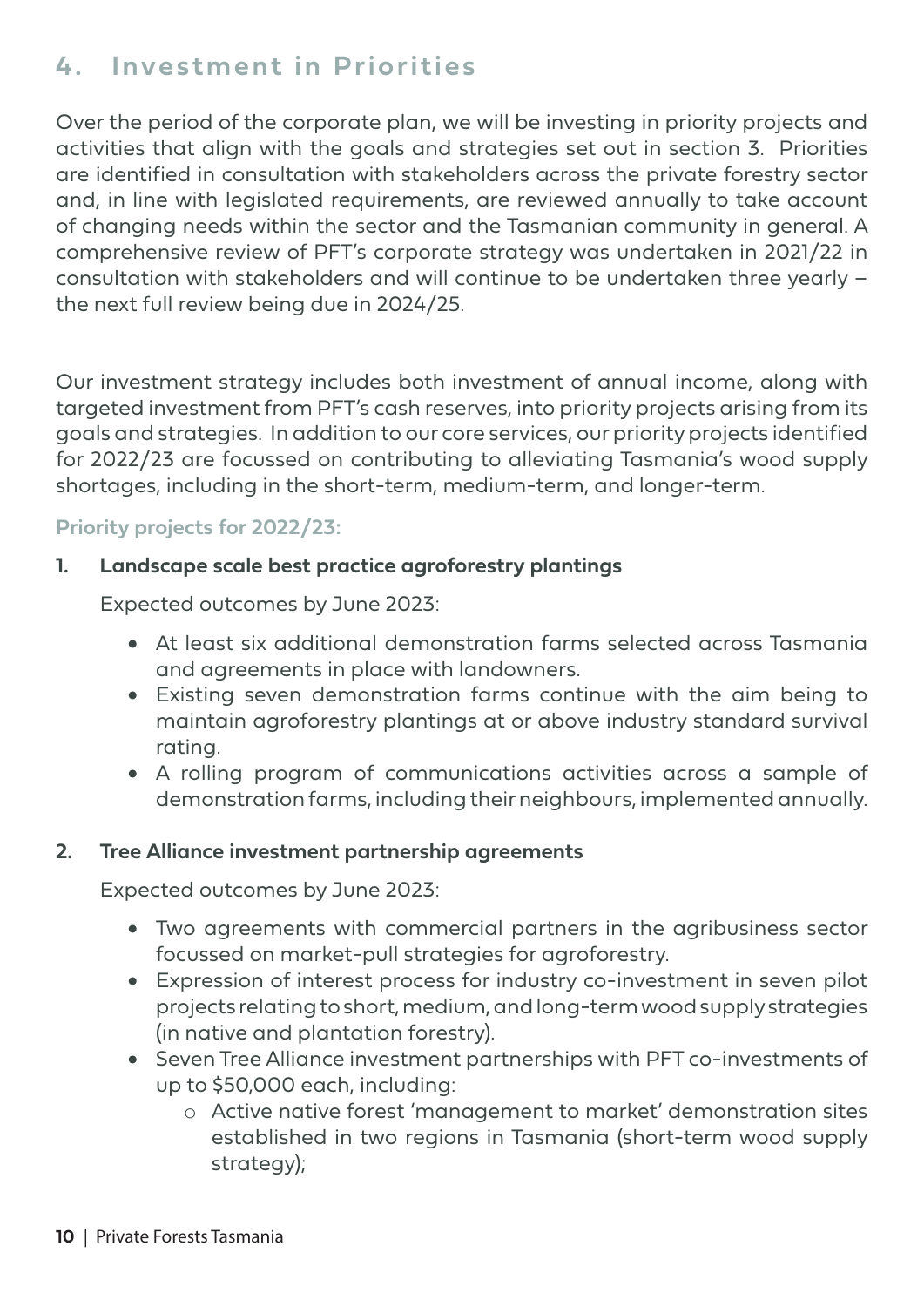- o Two pilot projects established to investigate costs and silvicultural practice for efficient transition from short to long rotation in plantations (medium-term wood supply strategy);
- o Two projects supporting third party agroforestry programs targeted at carbon plus wood outcomes (long-term wood supply strategy); and
- o One project seeking to reduce red tape costs and/or certification costs for small landowners (short-term wood supply strategy).

#### **3. PFT/Tree Alliance communications**

Expected outcomes by June 2023:

- Native and plantation forestry and carbon communications strategy being implemented.
- • Commenced engagement with Aboriginal community on indigenous fire management to share and communicate with private forest landowners.
- • Updated PFT/Tree Alliance website.
- • Updated PFT/Tree Alliance branding.
- Four additional Tree Alliance communications partnerships.

#### **4. New tools to assist farm foresters in establishing and managing new and existing forests**

Expected outcomes by June 2023:

- Tree Mapper tool tested with landowners, full production release and hosted on PFT website.
- • Carbon farming ready reckoner tool tested with landowners, full production release (jointly with Tasmanian Regional Forestry Hub) and hosted on PFT website.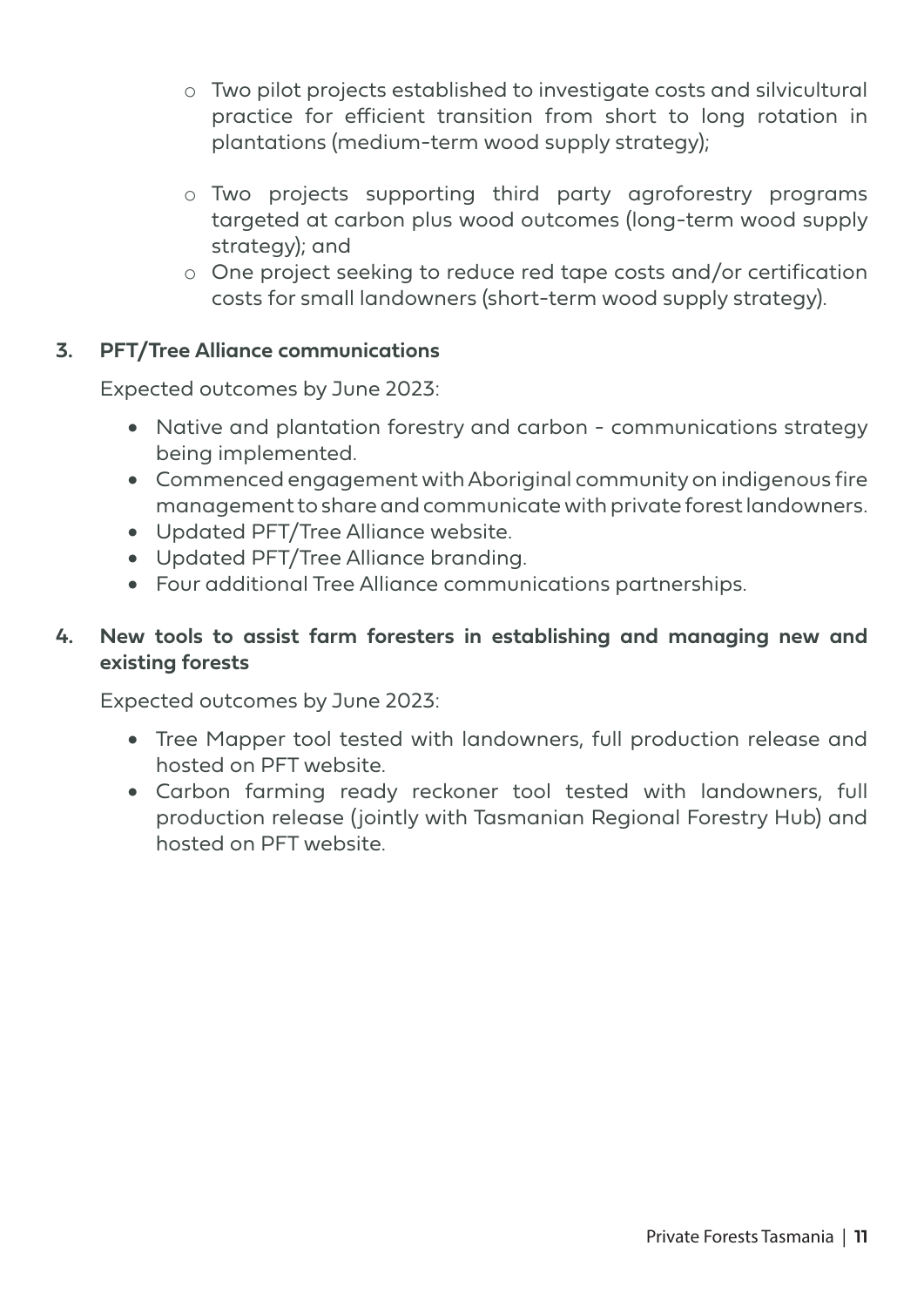#### **5. Regulatory reform**

Expected outcomes by June 2023:

- Improved outcomes for landowners.
- Action plan for enhancements to the forest practices system to meet economic, social, and environmental expectations and risks.

#### **6. Building organisational capacity to deliver strategic priorities**

Expected outcomes by June 2023:

- • Forestry portfolio transition to NRE Tasmania completed.
- Implementation of Australian Government co-investment of \$506,000 in farm forestry and private native forestry projects in Tasmania.
- Structural reform within PFT to improve delivery of priority strategies.
- Continuous improvement of work, health, and safety systems, COVID-19 safety plans and risk management framework.

In implementing its investment strategy PFT will foster the inclusion of farm forestry in agriculture in a manner that enhances farm productivity, improves carbon outcomes, and contributes to achieving both forestry and agricultural growth plans of Government. It will also leverage from and provide a delivery agent for wood supply strategies identified by industry as part of the Tasmania Regional Forestry Hub.

The following tables contain:

- a. a summary of the financial results of the Authority in respect of the financial year immediately preceding the current financial year; and
- b. a summary of the projected financial results of the Authority in respect of the current financial year and each financial year covered by the plan.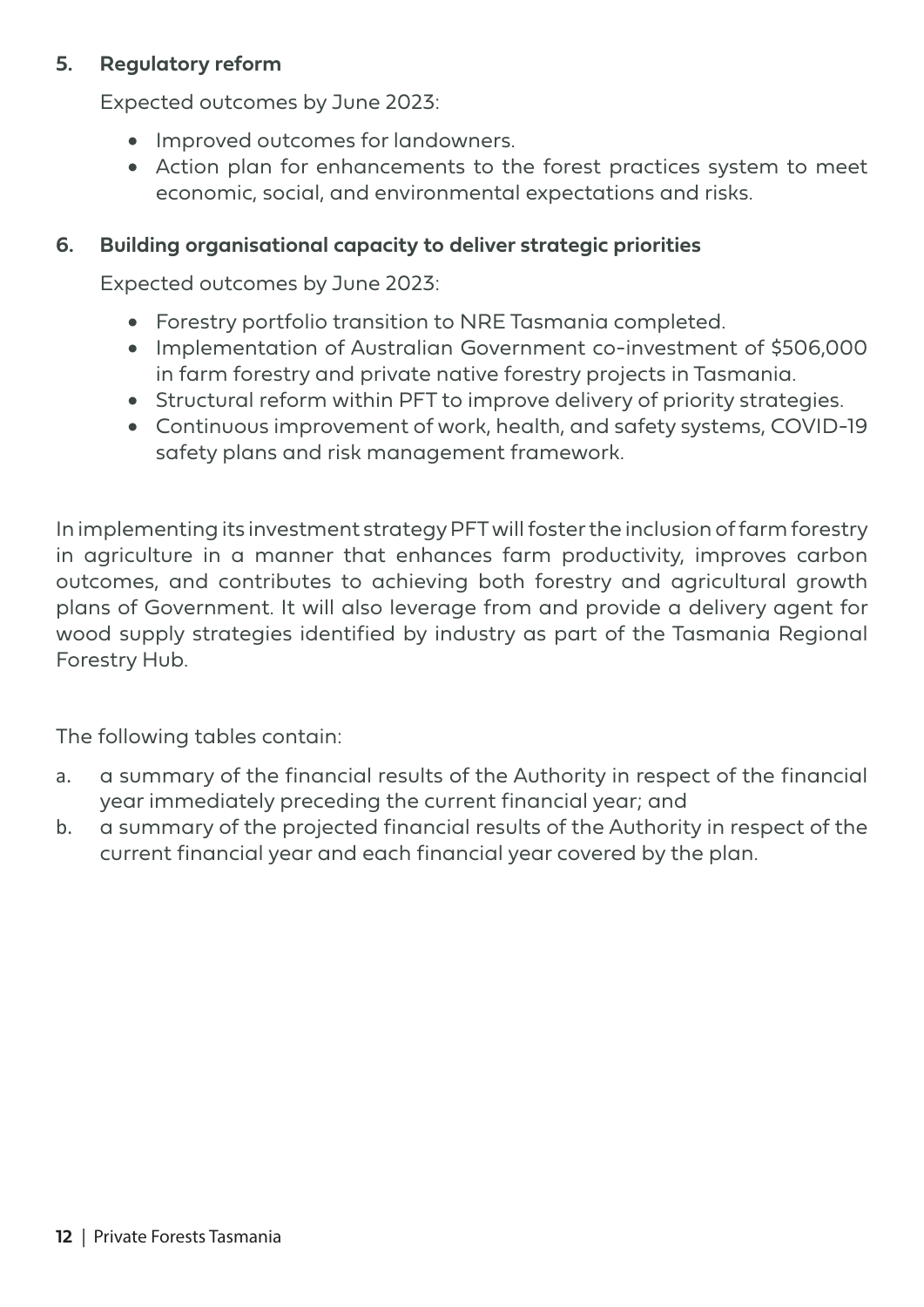#### **FINANCIAL PLAN STATEMENT OF COMPREHENSIVE INCOME FOR YEAR ENDED 30 JUNE**

| Revenue (\$'000)            | <b>Previous Year</b><br>2020-21<br>Actual | <b>Current Year</b><br>2021-22<br><b>Forecast</b> | Year 1<br>2022-23<br>Estimate | Year 2<br>2023-24<br>Estimate | Year 3<br>2024-25<br>Estimate |
|-----------------------------|-------------------------------------------|---------------------------------------------------|-------------------------------|-------------------------------|-------------------------------|
| Operating grants            | 1,647                                     | 2,184                                             | 1,714                         | 1,745                         | 1,917                         |
| Private forest service levy | 207                                       | 200                                               | 200                           | 200                           | 200                           |
| Other income                | 36                                        | 10                                                | 8                             |                               |                               |
| <b>Total Revenue</b>        | 1,890                                     | 2,394                                             | 1,922                         | 1,952                         | 2,124                         |

| Expenses (\$'000)                                           | <b>Previous Year</b> | <b>Current Year</b> | Year 1          | Year 2          | Year 3          |
|-------------------------------------------------------------|----------------------|---------------------|-----------------|-----------------|-----------------|
|                                                             | 2020-21              | 2021-22             | 2022-23         | 2023-24         | 2024-25         |
|                                                             | <b>Actual</b>        | <b>Forecast</b>     | <b>Estimate</b> | <b>Estimate</b> | <b>Estimate</b> |
| Expanding private forestry                                  |                      |                     |                 |                 |                 |
| - Operating budget<br>Targeted Investment<br>$\blacksquare$ | 651                  | 653                 | 769             | 781             | 850             |
|                                                             | 493                  | 596                 | 485             | 422             | 240             |
| Communicate benefits                                        | 279                  | 280                 | 577             | 586             | 638             |
| Improving regulatory system                                 | 464                  | 560                 | 192             | 195             | 212             |
| Build organisational capacity                               | 232                  | 187                 | 192             | 195             | 212             |
| Management and admin                                        | 232                  | 187                 | 192             | 195             | 212             |
| <b>Total Expenses</b>                                       | 2,351                | 2,463               | 2,407           | 2,374           | 2,364           |
|                                                             |                      |                     |                 |                 |                 |
| <b>OPERATING SURPLUS (DEFICIT)</b>                          | (461)                | (69)                | (485)           | (422)           | (240)           |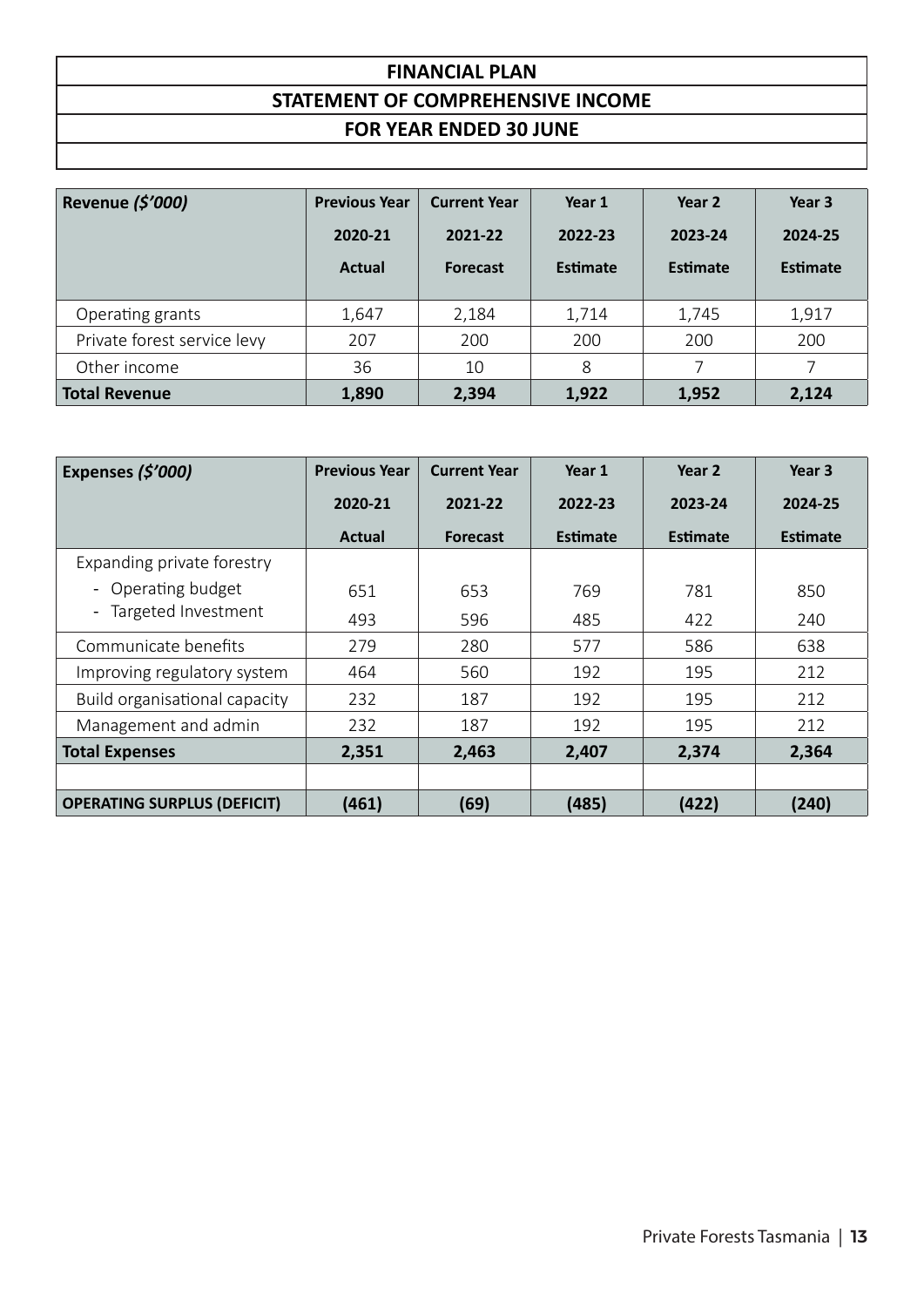#### **STATEMENT OF FINANCIAL POSITION AS AT 30 JUNE**

| \$7000                         | <b>Previous</b><br>Year | <b>Current Year</b> | Year 1         | Year 2          | Year <sub>3</sub> |
|--------------------------------|-------------------------|---------------------|----------------|-----------------|-------------------|
|                                |                         | 2021-22             | 2022-23        | 2023-24         | 2024-25           |
|                                | 2020-21                 | <b>Forecast</b>     | Estimate       | <b>Estimate</b> | <b>Estimate</b>   |
|                                | <b>Actual</b>           |                     |                |                 |                   |
| <b>Current Assets</b>          |                         |                     |                |                 |                   |
| Cash & deposits                | 2,000                   | 1,931               | 1,446          | 1,024           | 784               |
| Receivables                    | 123                     | 123                 | 123            | 123             | 123               |
| Other assets                   | 13                      | 13                  | 13             | 13              | 13                |
| <b>Non-Current Assets</b>      |                         |                     |                |                 |                   |
| Property plant & equipment     | $\overline{4}$          | $\overline{4}$      | $\overline{4}$ | $\overline{4}$  | $\overline{4}$    |
| Right-of-use assets            | 108                     | 108                 | 108            | 108             | 108               |
| <b>Total Assets</b>            | 2,248                   | 2,179               | 1,694          | 1,272           | 1,032             |
| <b>Current Liabilities</b>     |                         |                     |                |                 |                   |
| Payables                       | 56                      | 56                  | 56             | 56              | 56                |
| Provisions                     | 182                     | 182                 | 182            | 182             | 182               |
| Lease liabilities              | 70                      | 70                  | 70             | 70              | 70                |
| <b>Non-Current Liabilities</b> |                         |                     |                |                 |                   |
| Lease liabilities              | 42                      | 42                  | 42             | 42              | 42                |
| <b>Total Liabilities</b>       | 350                     | 350                 | 350            | 350             | 350               |
| <b>TOTAL EQUITY</b>            | 1,898                   | 1,829               | 1,344          | 922             | 682               |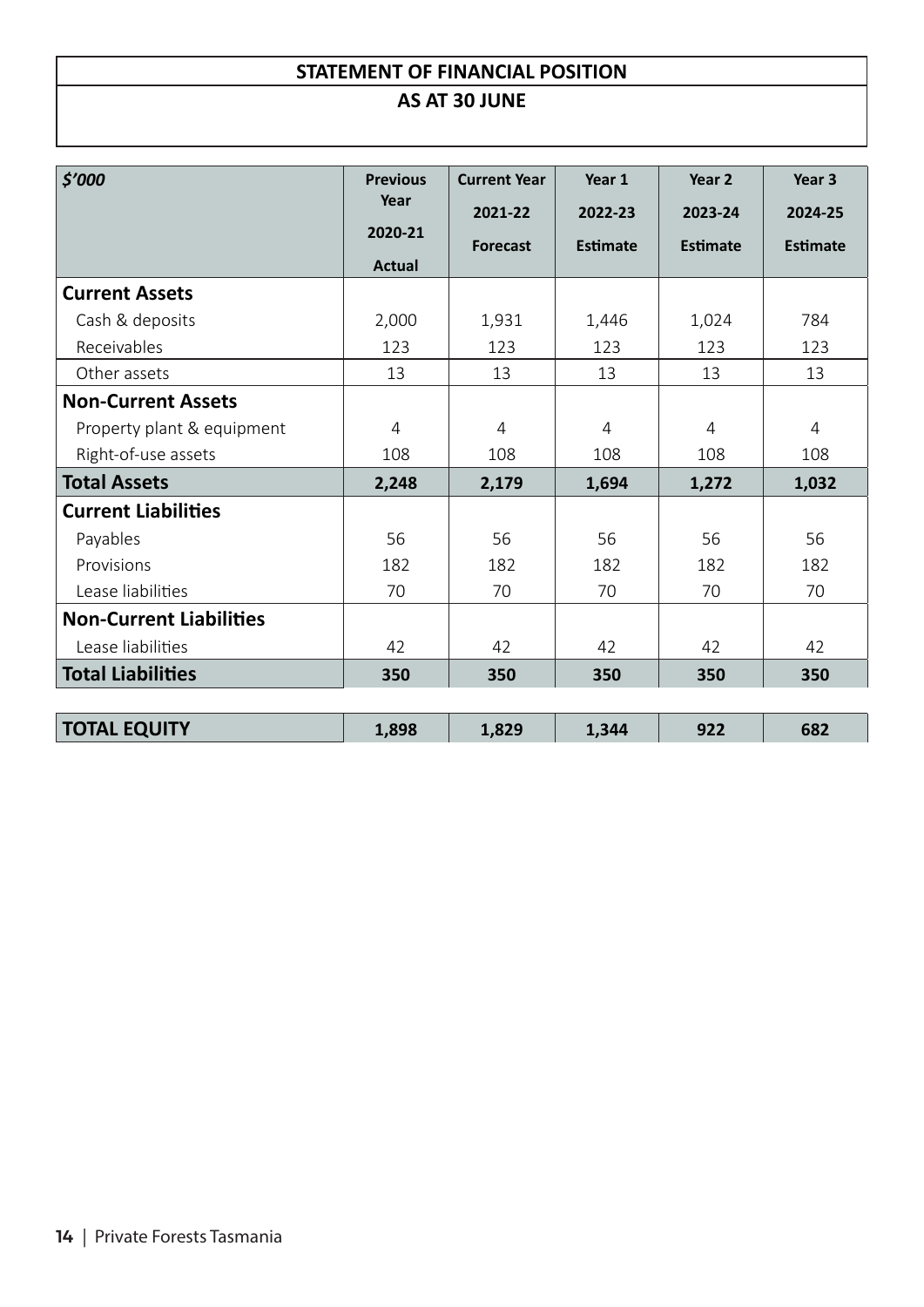## **5. Planning cycle**

The goals and priorities of our Corporate Plan are communicated throughout Private Forests Tasmania via operational plans and staff agreements that are reviewed annually. The aim of the planning cycle is to align the directions of the organisation to the functions and activities of all directors and staff and to regularly review the relevance of these priorities.

The Board and management team of PFT will review this Plan annually as required under S19D of the Private Forests Act 1994 and update it as appropriate. This annual review will be informed by working with our staff, the Minister for Resources and the Treasurer, consulting with our stakeholders and monitoring our progress against our identified indicators of success and expected outcomes.

### **6. Performance measurement**

**P**FT has identified the following high-level indicators of success in relation to each of the four goals outlined in this Plan. Indicators of PFT's strategies being successful are whether:

#### **Goal 1:**

- Our partners are our advocates;
- • Our priorities are aligned with client needs; and
- • Sustainable expansion of Tasmania's wood and fibre resource is aligned with predicted demand.

#### **Goal 2:**

- Private forestry is facilitating improved forest carbon outcomes; and
- Farm forestry is contributing to whole-farm productivity and profitability gains.

#### **Goal 3:**

- • Tasmania's forest policy and regulatory framework efficiently mitigates environmental, social, and economic risks; and
- • Forestry and agricultural growth strategies are aligned.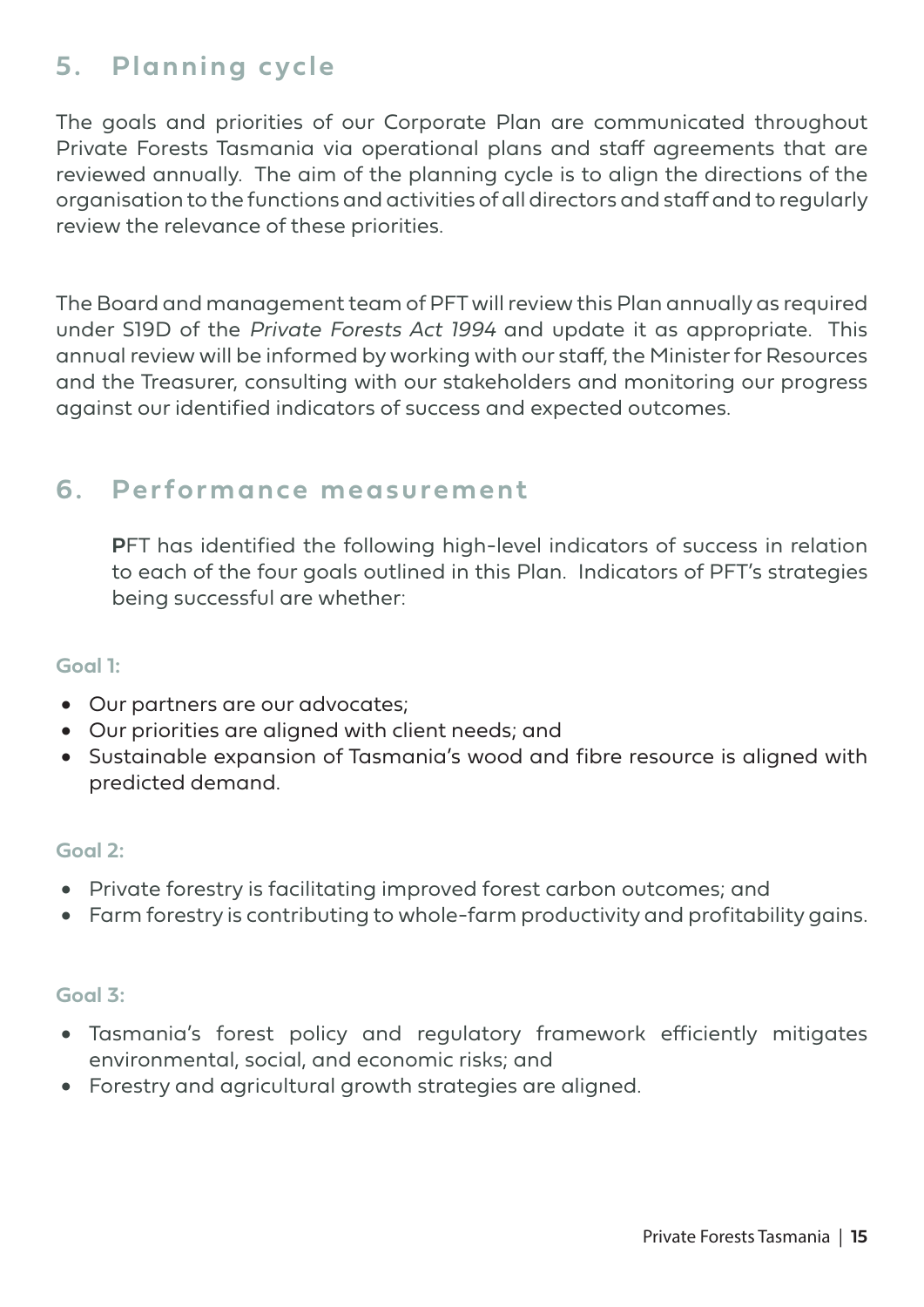#### **Goal 4:**

- • Our teams are safe, capable, positive, and creatively engaged; and
- Our services and processes are fit for purpose for our levy payers and other key stakeholders.

Measuring the success of our strategies will occur through our Annual Report, which is directly aligned to our corporate goals and priorities; feedback from our stakeholders through direct engagement, strategic plan workshops and statutory processes such as the annual levy rate review; and reporting against our expected outcomes for priority projects.

## **7. Risks and Mitigation**

PFT is committed to developing a risk management culture, where risk management is seen as integral to the achievement of our objectives at all levels and where all staff, contractors and volunteers are alert to risks, are capable of an appropriate level of risk assessment and confident to report risks or opportunities perceived to be important to our priorities.

The identification and management of risk will be undertaken in a systematic process, adopting the principles set out in AS ISO 31000:2018, Risk Management – Guidelines, and incorporating identified risks into PFT's Risk Management Framework.

Financial risks and their mitigation are reported annually in our Annual Report.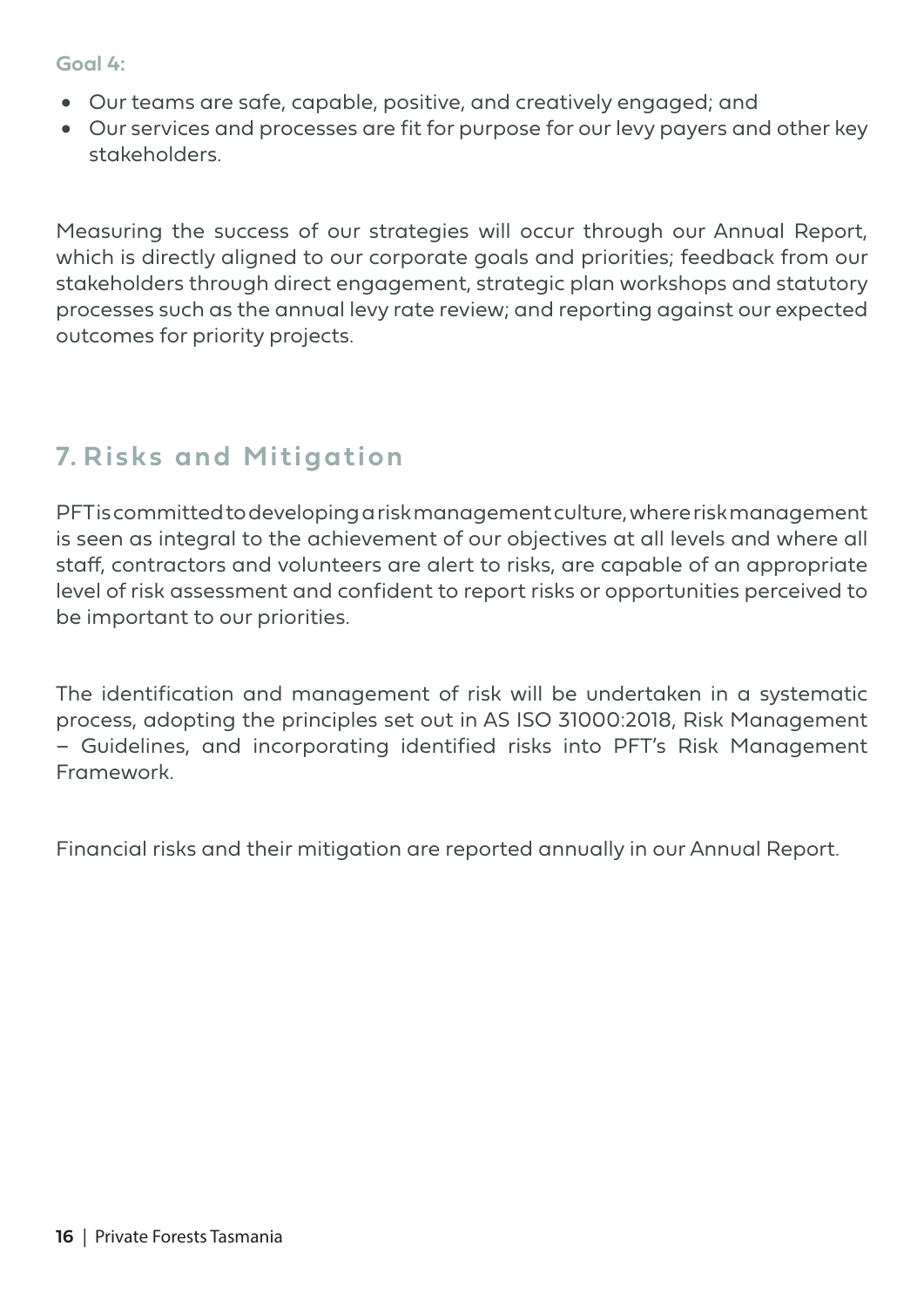### **8. Governance and Corporate Structure**

Legislation: Private Forests Act 1994

Portfolio Minister: Minister for Resources

Portfolio Agency: Department Natural Resources and Environment Tasmania

Board: Six (6) Directors appointed for their practical knowledge, industry, commercial and technical expertise in forestry.

- CEO: Day to day management of PFT (consistent with Ministerial Charter, strategic and operational plans, and State Service employment conditions).
- PFT staff: Ten (10) positions across three offices located in Hobart, Launceston, and Burnie.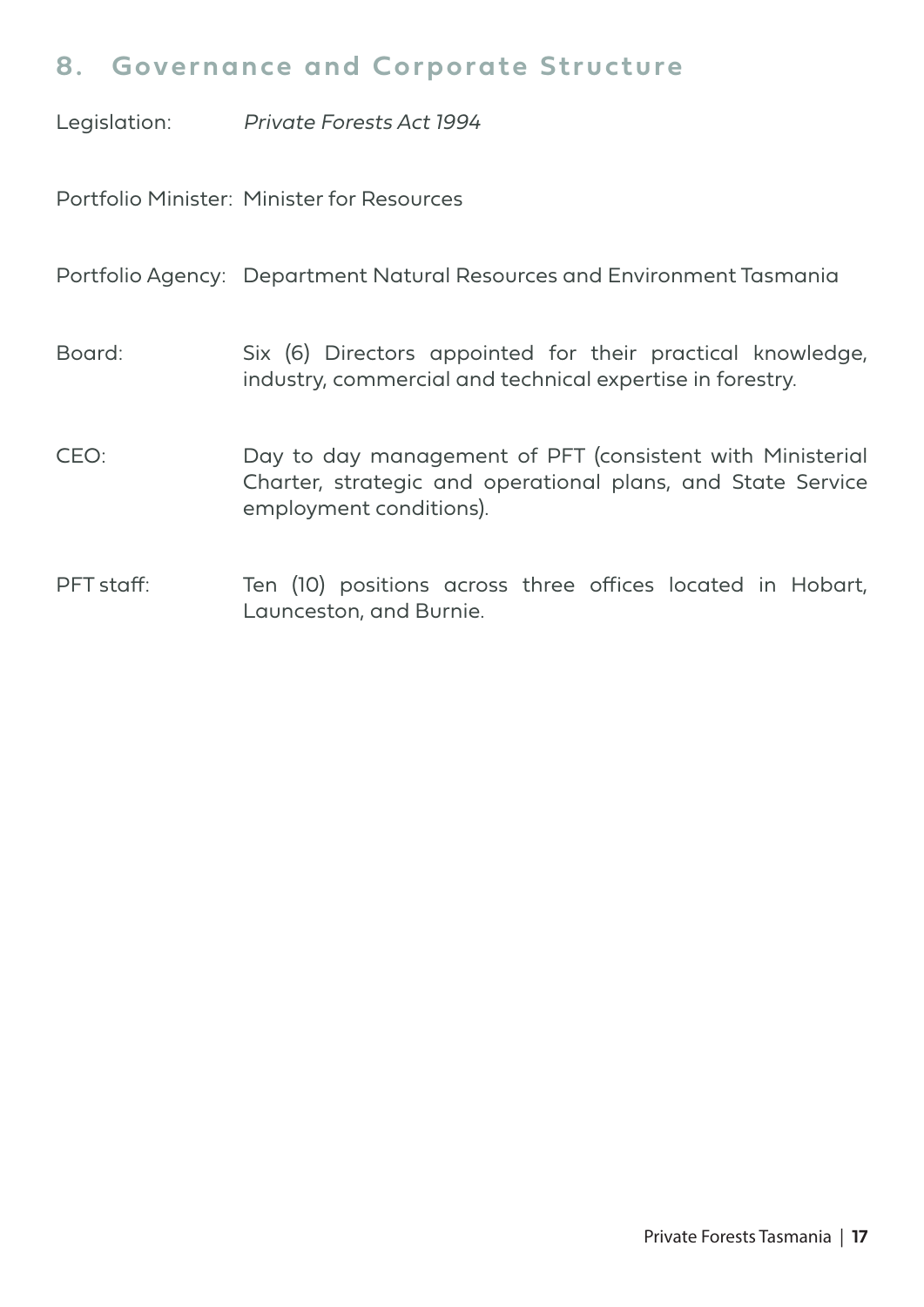#### **ATTACHMENT 1: Private Forests Act 1994 - Functions and Objectives of Private Forests Tasmania**

## **Functions of Authority**

The functions of the Authority are as follows:

- a) to advise the Minister on all matters relating to private forestry;
- b) to provide assistance and advice on forest management for commercial purposes and on the use of trees for sustainable land management;
- c) to process applications for private timber reserves under the Forest Practices Act 1985 pursuant to a delegation from the Forest Practices Authority under that Act;
- d) to promote opportunities for more competitive markets for private forest owners;
- e) to advise, assist and facilitate the private forest sector in the development of commercial infrastructure;
- f) to maintain and update an inventory of private forests, prepare five-yearly reviews of private forests and report on compliance with export and other licence conditions as required by any agreement entered into between the State and the Commonwealth;
- g) to provide advice and assistance to the Forest Practices Authority for implementation of the Forest Practices Act 1985 on private forest lands;
- h) to provide coordinated input on behalf of private forest growers on land use issues;
- i) to promote private forestry research and education;
- j) to examine matters relating to the conservation of flora, fauna, land forms, cultural heritage and care of the environment on private forest lands;
- k) to encourage non-commercial forestry on private land including strategic planning and appropriate technical and policy development;
- l) to develop plans to deliver funding for private forestry programs from private forest owners;
- m) to perform such other functions as are imposed on it by this or any other Act.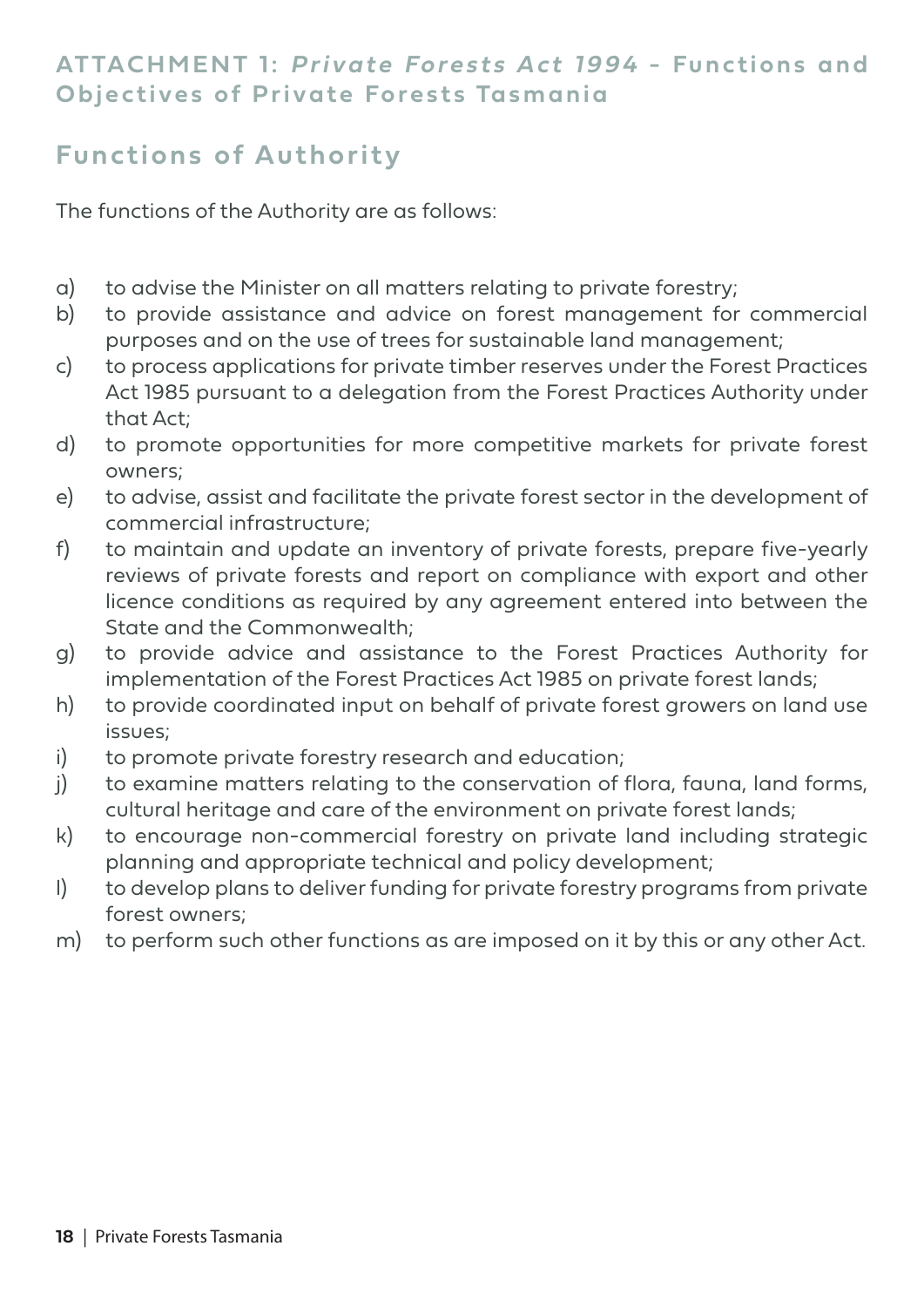## **SCHEDULE 1 - Objectives of Authority**

- 1. The objective of the Authority is to facilitate and expand the development of the private forest resource in Tasmania in a manner which is consistent with sound forest land management practice.
- 2. Without limiting clause 1, the objectives of the Authority include the following:
	- a) to promote the development of private forestry in Tasmania;
	- b) to foster competitive markets for private forest growers;
	- c) to provide strategic planning and policy direction for private forestry in Tasmania;
	- d) to foster progressive and incremental funding from all private forest growers to fund the Authority;
	- e) to foster commercial wood production forestry on private land in Tasmania;
	- f) to foster the use and values of trees in sustainable land management.